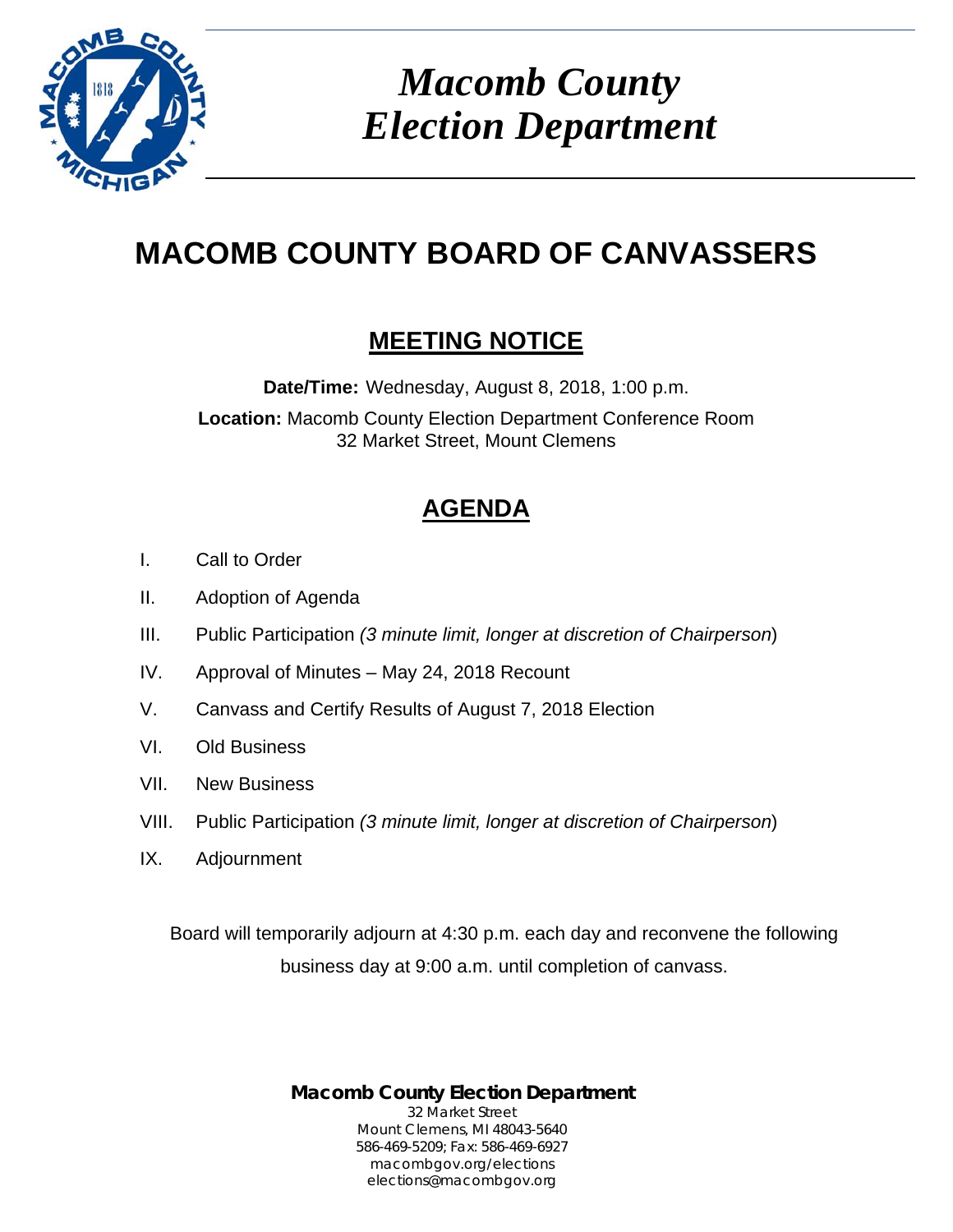# **MACOMB COUNTY BOARD OF CANVASSERS MAY 24, 2018 RECOUNT UNOFFICIAL MINUTES**

The Macomb County Board of Canvassers met on Thursday, May 24, 2018 at the Warren City Hall, One City Square, Warren, Michigan, to conduct a full recount of the votes cast for the Van Dyke Public Schools Proposal, which appeared on the ballot at the City Primary Election, Tuesday, May 8, 2018.

The following Board members were present:

Sarah Stovall – Chair Janice Nearon – Vice Chair Michelle DeBeaussaert – Canvasser Barb VanSyckel – Canvasser

 *Also Present: Roger Cardamone – Chief Election Clerk Michael Grix – Election Department Frank Krycia – Assistant Corporation Counsel* 

# **Call to Order**

Sarah Stovall called the meeting to order at 9:02 a.m. Roger Cardamone made introductions and explained the recount procedures.

### **Adoption of Agenda**

A motion was made by Barb VanSyckel and seconded by Michelle DeBeaussaert to adopt the agenda. The motion carried.

### **Public Participation**

None

# **Approval of Minutes (May 8, 2018 Election Canvass)**

A motion was made by Janice Nearon and seconded by Michelle DeBeaussaert to approve the minutes. The motion carried.

# **Recount of Votes Cast**

The following precincts were recounted:

| City/Twp    | Precinct      | Old Seal     | New Seal     | Recountable |
|-------------|---------------|--------------|--------------|-------------|
| Center Line | 5             | 48442        | 13679        | No          |
| Center Line | 5 AV          | 48388, 48389 | 11186, 13678 | Yes         |
| Warren      | 7&8           | 18081        | 13699        | Yes         |
| Warren      | 9, 11 & 12    | 16872        | 13698        | Yes         |
| Warren      | 10            | 18240        | 13700        | Yes         |
| Warren      | 13            | 16873        | 13697        | Yes         |
| Warren      | 14            | 16704        | 13696        | Yes         |
| Warren      | 7 & 8 AV      | 16825        | 13680        | Yes         |
| Warren      | 9, 11 & 12 AV | 16825        | 13680        | Yes         |
| Warren      | <b>10 AV</b>  | 16825        | 13680        | Yes         |
| Warren      | <b>13 AV</b>  | 16825        | 13680        | Yes         |
| Warren      | <b>14 AV</b>  | 16825        | 13680        | Yes         |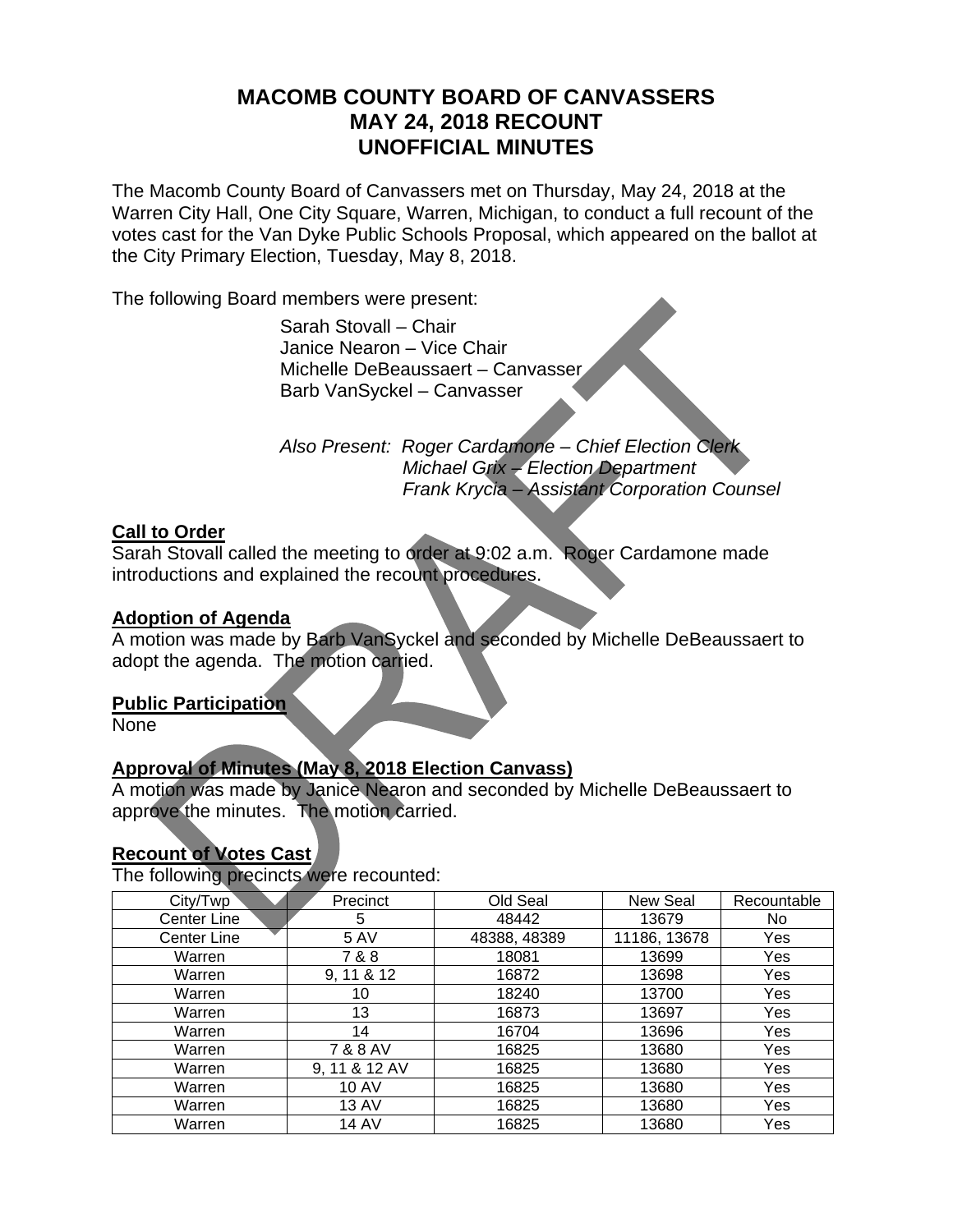## Macomb County Board of Canvassers Unofficial Minutes May 24, 2018 Meeting – Page 2

At the completion of the recount, Michael Grix read the recounted results for the Van Dyke Public Schools Proposal:

| City/Twp           | Precinct      | Yes              | No               |
|--------------------|---------------|------------------|------------------|
| Center Line        | 5             | 26 (results from | 14 (results from |
|                    |               | Election Day)    | Election Day)    |
| <b>Center Line</b> | <b>5 AV</b>   | 25               | 14               |
| Warren             | 7 & 8         | 23               | 14               |
| Warren             | 9, 11 & 12    | 43               | 19               |
| Warren             | 10            | 10               | 6                |
| Warren             | 13            | 6                | 4                |
| Warren             | 14            | 30               | 43               |
| Warren             | 7 & 8 AV      | 49               | 47               |
| Warren             | 9, 11 & 12 AV | 44               | 57               |
| Warren             | <b>10 AV</b>  | 24               | 13               |
| Warren             | <b>13 AV</b>  | 12               | 20               |
| Warren             | 14 AV         | 48               | 91               |

The final recounted results were:

Yes – 340

No - 342

# **Motion to accept Recount Statements of Votes**

A motion to accept the recounted results was made by Janice Nearon and seconded by Michelle DeBeaussaert.

#### **New Business**

None

### **Old Business**

None

### **Public Participation**

Joseph Hunt (8306 Stanley, Warren, MI 48093) spoke.

### **Adjournment**

A motion to adjourn was made by Janice Nearon and seconded by Michelle DeBeaussaert. The motion carried. The meeting adjourned at 12:20 p.m.

\_\_\_\_\_\_\_\_\_\_\_\_\_\_\_\_\_\_\_\_\_\_\_\_\_\_\_\_\_ \_\_\_\_\_\_\_\_\_\_\_\_\_\_\_\_\_\_\_\_\_\_\_\_\_\_\_\_\_

\_\_\_\_\_\_\_\_\_\_\_\_\_\_\_\_\_\_\_\_\_\_\_\_\_\_\_\_\_ \_\_\_\_\_\_\_\_\_\_\_\_\_\_\_\_\_\_\_\_\_\_\_\_\_\_\_\_\_ Chair **Vice Chair** 

Sarah Stovall **Sarah Stovall Janice Nearon**